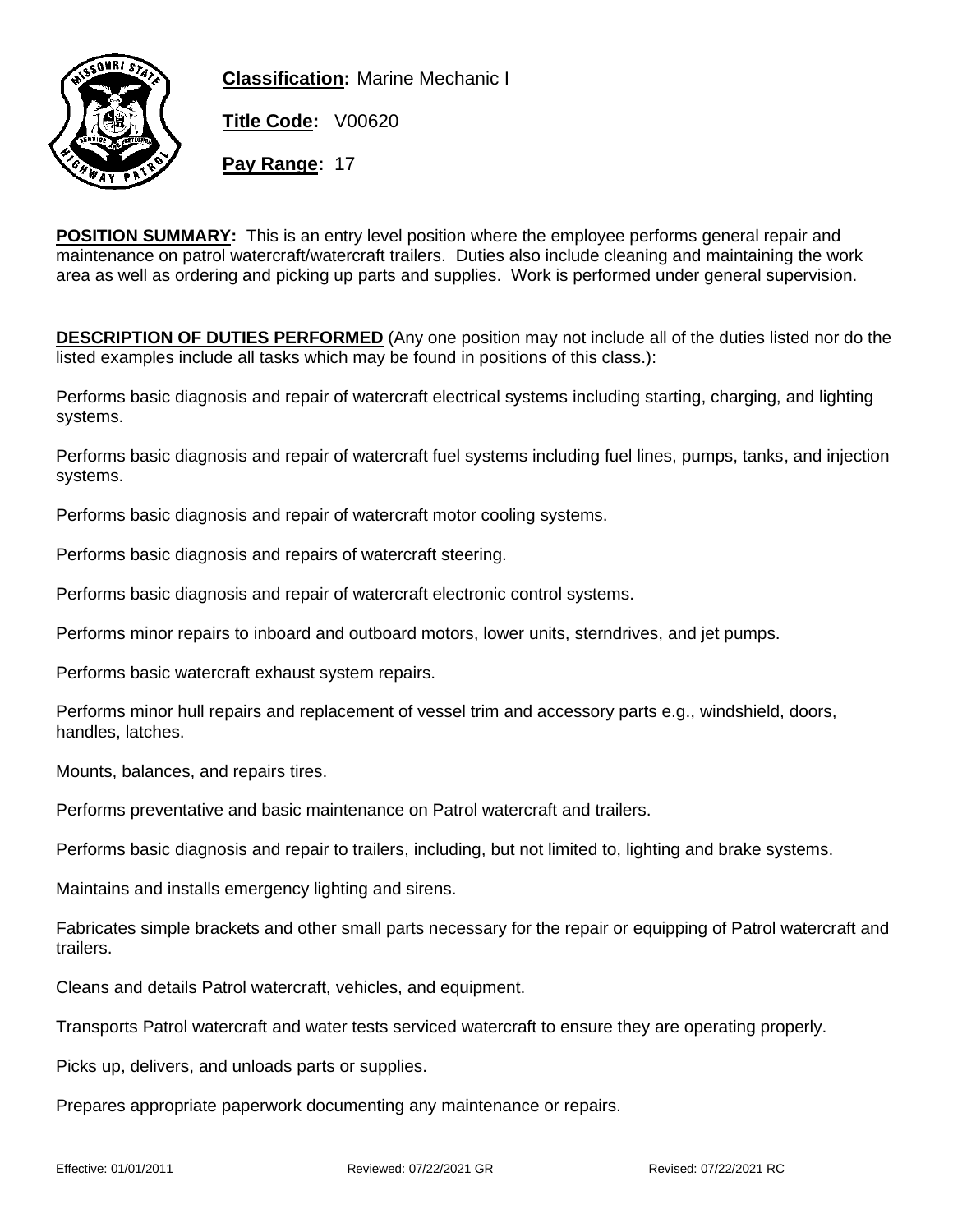Performs other related work as assigned.

**REQUIRED KNOWLEDGE, SKILLS, AND ABILITIES:** Basic knowledge of the standard practices, methods, tools, and equipment of the marine mechanic trade.

Basic knowledge of all watercraft systems, including, but not limited to, motor, propulsion, steering, electrical, and electronics systems.

Basic knowledge of the occupational hazards and standard safety precautions of the marine mechanic trade.

Basic knowledge of watercraft and trailer repair procedures.

Skill in the use of tools and in operating equipment, including computer diagnostic equipment, utilized in the marine mechanic trade.

Skill in the diagnosis and repair of minor defects in watercraft and trailers.

Skill in performing minor welding tasks using oxyacetylene and electric arc welding equipment.

Ability to document repairs to, and parts used on, Patrol watercraft using a personal computer.

Ability to work under varying climatic conditions.

Ability to work independently with general supervision.

Ability to lift 50 pounds and move parts, tools, and supplies associated with a garage facility.

Ability to position self and equipment necessary to inspect and repair Patrol watercraft and trailers.

Ability to operate vehicles and watercraft as needed to include towing and backing trailered units.

Ability to effectively perform minor maintenance and repairs to Patrol watercraft and trailers.

Ability to operate basic office equipment as detailed in the description of duties.

Ability to handle restricted and confidential information in a professional manner and maintain the information as such.

Ability to communicate in English clearly and concisely, both orally and in writing.

Ability to establish and maintain harmonious working relations with others.

Ability to work with material that may be of a sexual nature relating to criminal activity (e.g., written material, photographs, and/or verbal language, etc.).

Ability to work hours as assigned, to include occasional after hour or weekend call outs.

Ability to travel throughout the state including occasional overnight travel.